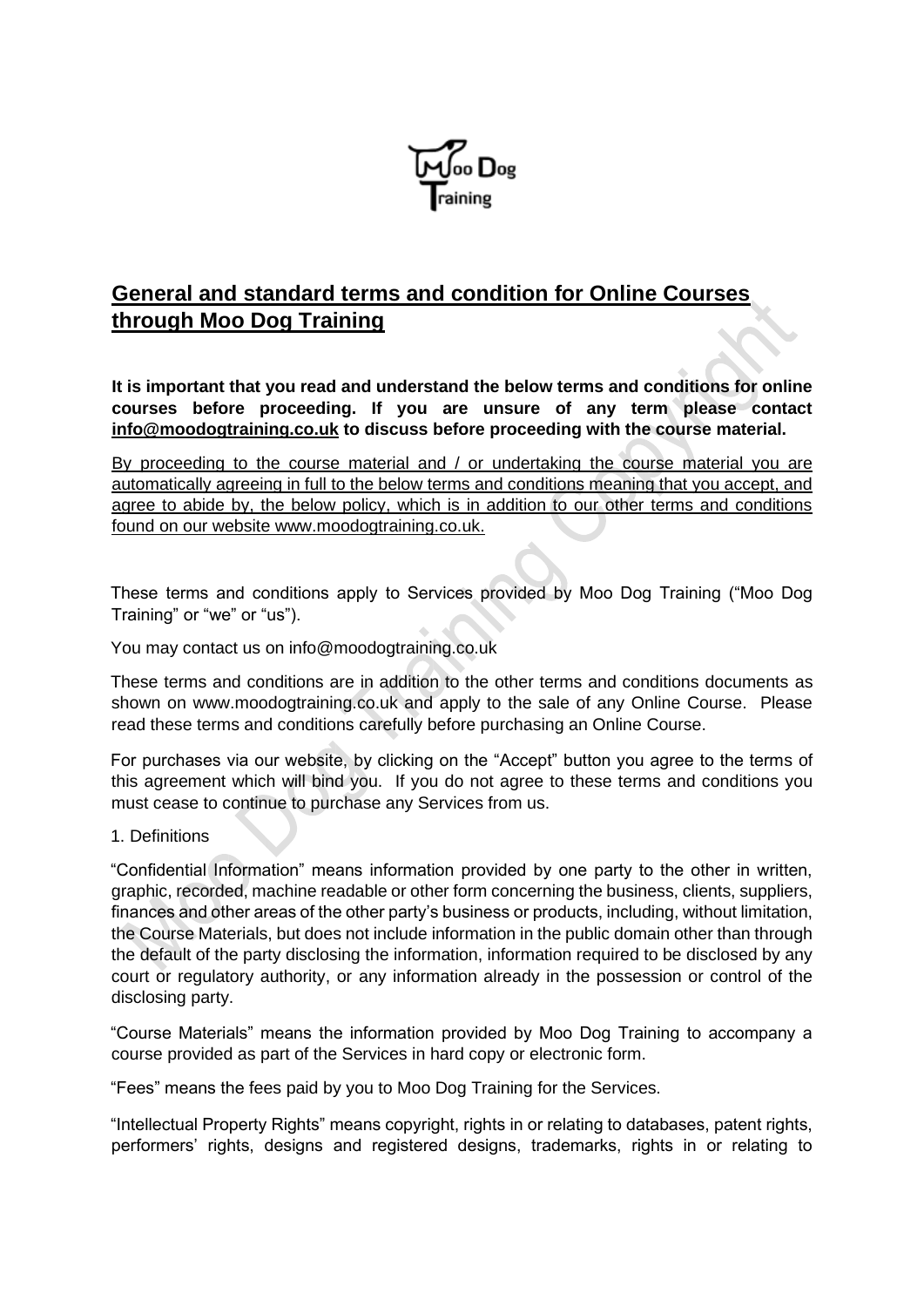Confidential Information and other intellectual property rights (registered or unregistered) throughout the world.

"Online Course" means the delivery by us of an online course pursuant to which you learn course materials remotely.

"Online classes" means the delivery by us of an online course of classes pursuant to which you take part in class type sessions online, with the support of the trainer through an online platform such as Zoom (or any other facility as is being used by Moo Dog Training).

"Services" means the provision of Online Course and/or the Course and/or Class Materials together with such other services as agreed from time to time and purchased by you through the Website.

"Hosted course" means the provision of an Online Course that is hosted by Moo Dog Training but is not produced by Moo Dog Training e.g. a course produced by another provider that is hosted on the website [www.moodogtraining.co.uk](http://www.moodogtraining.co.uk/) for sale for self-learning. Moo Dog Training is not liable for the content of such courses.

"Self-supported" Course means the Online Course is accessible for Self-Learning with no additional support from Moo Dog Training.

"Fully Supported Course" means the Online Course is accessible for Self-Learning with additional support from Moo Dog Training in the form of paid one to one face to face or online sessions which can be purchased at the time of or during the course, access to (where available) private Facebook Course group or Private Facebook Members group and/or Email support.

"Website" means www.moodogtraining.co.uk.

"you" means the individual purchasing the Services.

"Child" means anyone under the age of 18 years.

- 2. The Services
	- 2.1. A description of the Services will be provided. We will provide the Services with reasonable care and skill in accordance with the description set out on the Website.
	- 2.2. We reserve the right to vary or withdraw any of the Services described on the Website without notice.
	- 2.3. We expect you to confirm that the Services you are purchasing will meet your needs. No guarantees are given.
- 3. Ordering Services

Purchasing Services via the Website

3.1. In order to purchase any of the Services on-line you must register for an account with us via the Website. If you already have an account with us you can log into your account using your user name and password.

Purchasing Services via the Telephone

3.2. It is not possible to purchase Online Courses over the telephone, all courses must be purchased through the website (or where required through email to info@moodogtraning.co.uk).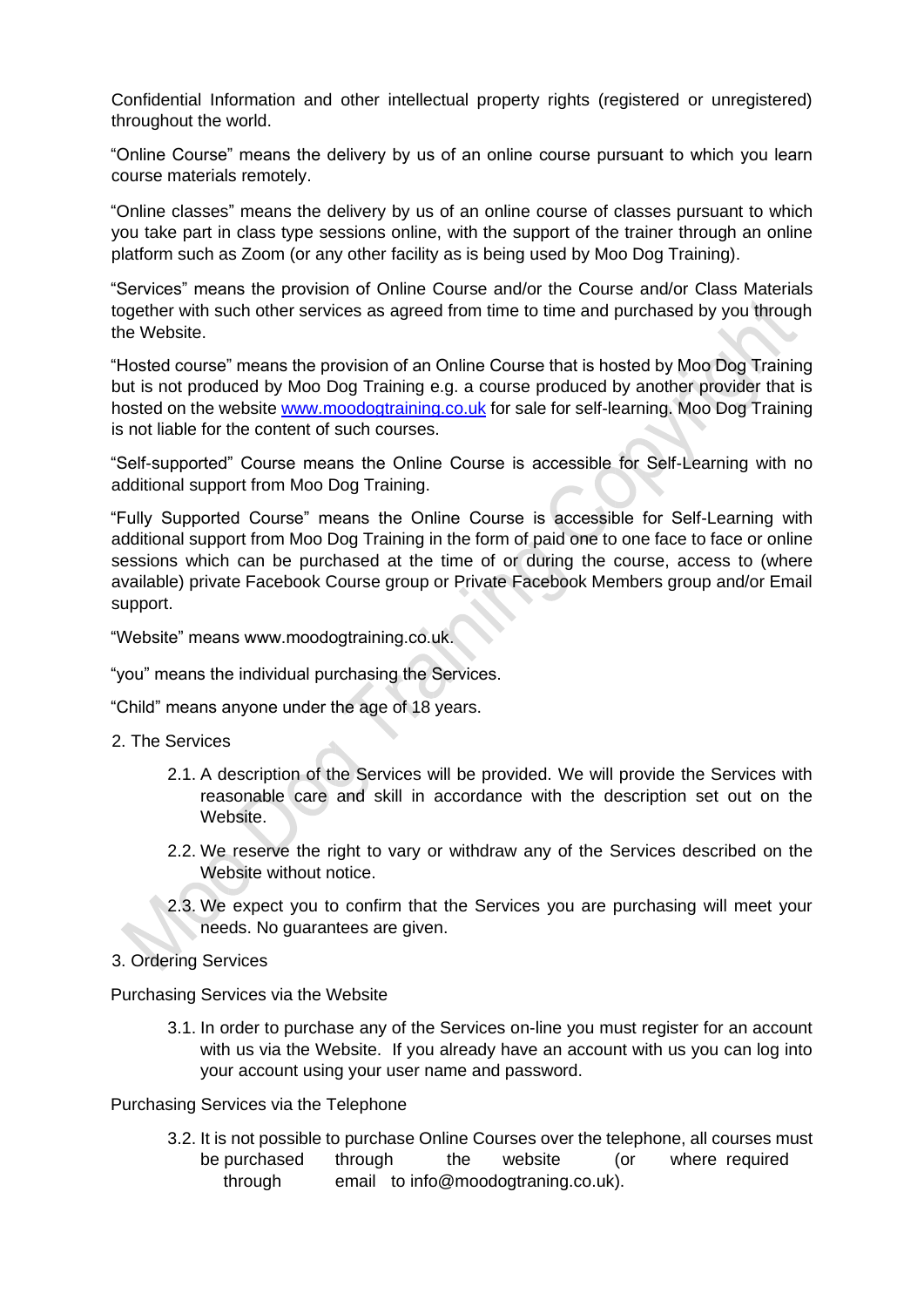- 3.3. When you place an order for a Service via the Website, you are offering to purchase the Services on these terms and conditions. Moo Dog Training reserves the right to cancel or decline your order or any part of your order at any time until it has been confirmed in accordance with clause 3.5 below.
- 3.4. Following receipt by us of your order for Services via the Website we will contact you confirming receipt of your order.
- 3.5. A legally binding agreement between us and you shall come into existence when we have
- (a) accepted your offer to purchase Services from us by sending you an email confirming the purchase; and
- (b) received payment of the relevant Fees from you in accordance with clause 5 below.

3.6. Where your order consists of multiple Online Courses each individual course will be treated by us as a separate offer to purchase. Acceptance of your offer to buy one or more courses will not be acceptance by us of your offer to purchase any other courses which make up your order.

## 4. Cancellation and Variation

- 4.1. Subject to clause 4.2 below, where we have accepted / confirmed the Services being purchased by you and formed a legally binding agreement with you in accordance with clause 3.5 above, then you are permitted within 14 working days starting on the day after the date we have concluded our agreement in accordance with clause 3.4, to cancel your purchase of the Services.
- 4.2. If you have purchased an Online Course and have already accessed, downloaded all or part of the Online Course and/or started to use that Online Course then you shall have no right to cancel your order.
- 4.3. Notwithstanding clause 4.1 there is no other right to cancel or vary your purchase of Services and any other cancellation and / or variation of course dates will be at the entire discretion of Moo Dog Training.

## 5. Fees

:

- 5.1. The Fees for the Services shall be as set out on the Website at the time you placed an order for them.
- 5.2. Unless otherwise specified at the time you purchase the Services, the Fees are exclusive of any other supporting services and/or materials for the course. Costs of such supportive services can be found on our 'Services' page on the website.
- 5.3. Moo Dog Training does not offer any registration to professional bodies.
- 5.4. Fees for the Service selected by you on the Website shall be debited from your credit / debit card at the time of purchase. Fees must be paid in full prior to you accessing any Online Course.
- 5.5. Any fees charged by your debit or credit card provider in connection with your purchase of Services are for your own account and Moo Dog Training shall not be responsible for these.
- 5.6. You shall be responsible for all costs you incur in connection with accessing Online Course.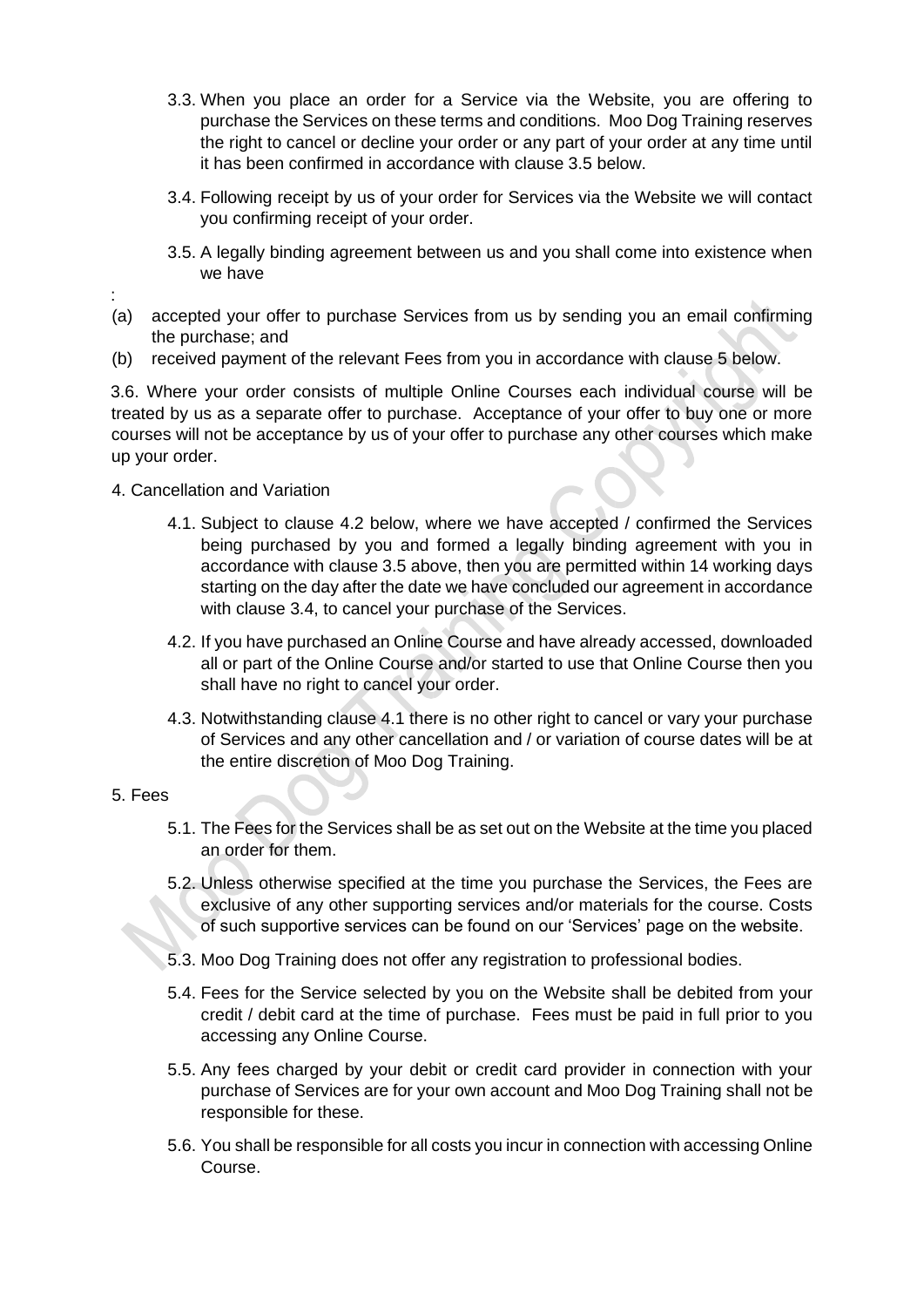- 6. Liability
	- 6.1. No part of the provision of the hosted Services shall be deemed to be, nor is it intended to be, nor should it be taken to be, the provision of professional advice from Moo Dog Training.
	- 6.2. Although Moo Dog Training aims to provide the Services to the highest standards of the industry, it does not accept any liability for (i) any inaccuracy or misleading information provided in the programmes or Course Materials and any reliance by Client on any such information, (ii) any loss or corruption of data, (iii) any loss of profit, revenue or goodwill, or (iv) any indirect, special or consequential loss arising from any breach of the terms of this Agreement.
	- 6.3. Except to the extent that they are expressly set out in these terms and conditions, no conditions, warranties or other terms shall apply to the Services. Subject to clause 6.5 no implied conditions, warranties or other terms apply (including any implied terms as to satisfactory quality, fitness for purpose or conformance with description).
	- 6.4. Subject to clause 6.5 below, Moo Dog Training's total liability arising from or in connection with these terms and conditions and in relation to anything which we may have done or not done in connection with these terms and conditions and the delivery of the Service (and whether the liability arises because of breach of contract, negligence or for any other reason) shall be limited to the Fees received by us in connection with the relevant Online Course in relation to which a dispute has arisen.
	- 6.5. Nothing in this Agreement shall exclude or limit Moo Dog Training's liability for (i) death or personal injury caused by negligence, (ii) fraudulent misrepresentation or (iii) any other matter which under English law may not be limited or excluded.

6.7 Moo Dog Training is not qualified to express directly or indirectly an opinion on your fit state to safely participate in the online training course. You must obtain professional or specialist advice from your doctor before participating. Any costs arising from this are directly liable to the customer, Moo Dog Training is not liable for any such costs.

6.8 Moo Dog Training is not qualified to express directly or indirectly an opinion on your dog's fitness to safely participate in the online training course. You must obtain professional or specialist advice from your vet before participating. Any costs arising from this are directly liable to the customer, Moo Dog Training is not liable for any such costs.

6.9 You are personally responsible for the equipment you use and for ensuring that is in a reasonable condition and meets all relevant UK product safety standards and as directed in the online courses.

6.10 You must behave in a responsible manner and use the equipment as per its intended use of manufacture and follow any safety instructions given before or during the course content

6.11 You must follow any safety instructions as to not hurt or injure yourself, your dog or others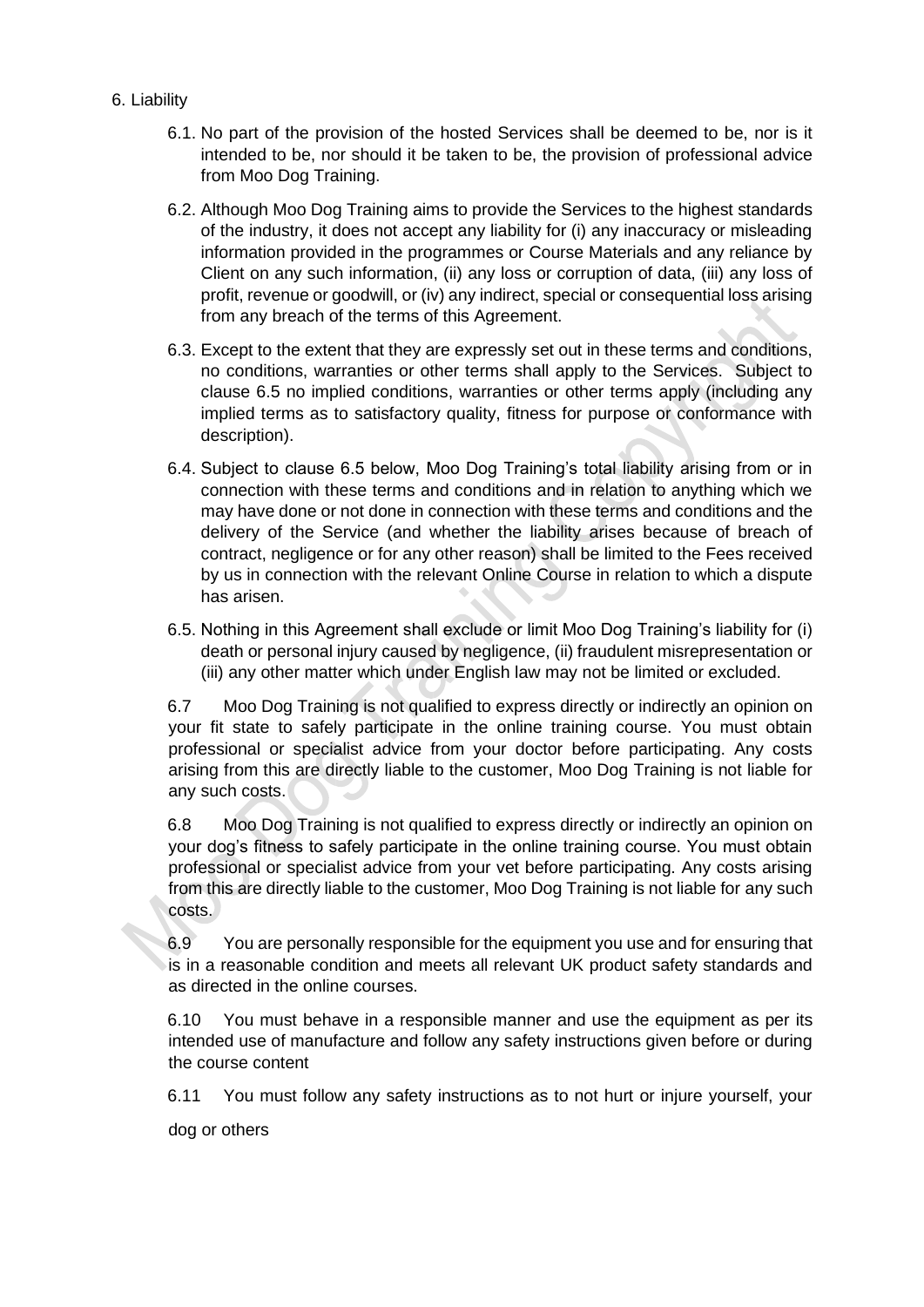6.12 6.12 Moo Dog training is not liable for your misuse of equipment or clauses as

stated above

6.13 In the absence of negligence or other breaches of duty by us, the use of online training courses is entirely at your own risk.

6.14 In the absence of any negligence or other breach of duty by us, we are not responsible for any damage, destruction, or loss of your property while using such online course materials.

6.15 In the absence of any negligence or other breach of duty by us, we are not responsible for any loss, injury, damage or destruction arising from an act or omission by you or your dog including but not limited to:

Any circumstance where your dog attacks or injures you as the owner / handler or any other person or dog;

Veterinary bills for any injury caused to your dog or a third parties' dog as a result of the training course;

Medical bills for any injury caused to your or a third party as a result of the training course

6.16 No claim may be brought more than six months after the last date on which the Services concerned have finished or ceased to be provided by us.

- 7. Intellectual Property
	- 7.1. All Intellectual Property Rights in the Course Materials and Online Courses are, and remain, the intellectual property of Moo Dog Training, whether adapted, written for or customised for the Client or not.
	- 7.2. You are not authorised to:-
- (i) copy, modify, reproduce, re-publish, sub-licence, sell, upload, broadcast, post, transmit or distribute any of the Course Materials without prior written permission of Moo Dog Training;
- (ii) record on video or audio tape, relay by videophone or other means the Online Course or Taught Course given
- (iii) use the Course Materials in the provision of any other course or training whether given by us or any third party trainer;
- (iv) remove any copyright or other notice of Moo Dog Training on the Course Materials;

Breach by you of this clause 7.2 shall allow us to immediately terminate these terms and conditions with you and cease to provide you with any Services, including but not limited to access to the Online Courses.

7.3. In consideration of the Fees paid by you, we grant to you a limited, non-transferable, nonexclusive licence to use the Course Materials and the software in respect of the Online Course for the sole purpose of completing the Online Course.

- 8. Confidentiality
	- 8.1. Each party shall keep the other party's Confidential Information strictly confidential and not use it otherwise than for the purposes of these terms and conditions, and shall return it on demand and not retain copies of it.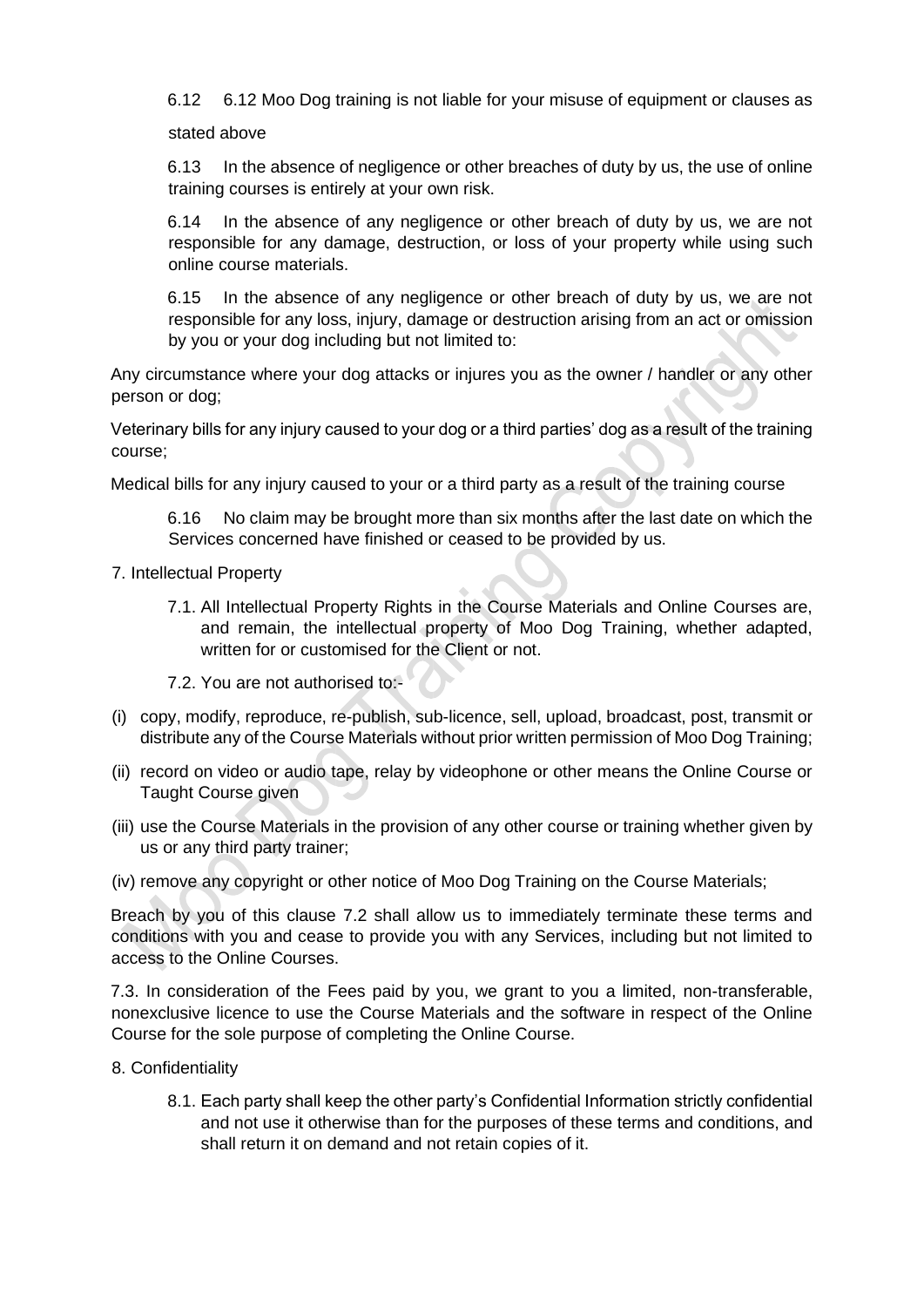- 8.2. Either party may disclose Confidential Information to its legal and other advisors for the purposes of obtaining advice from them.
- 8.3. This clause shall continue notwithstanding termination of these terms and conditions.
- 9. Termination
	- 9.1. We shall be entitled to terminate these terms and conditions and cease to provide you with any Services with immediate effect in the event that you:

fail to pay when due your Fees;

act in an aggressive, bullying, offensive, threatening or harassing manner towards any employee of Moo Dog Training;

steal or act in fraudulent or deceitful manner towards us or our employees;

intentionally or recklessly damage our property or the property of our employees or other students;

are intoxicated through alcohol or illegal drugs whilst participating;

are aged under the age of 18 years of age without being accompanied by a parent, guardian or adult;

do not follow any safety warnings, guidance or instructions given before or during a online course

commit any criminal offence committed where the victim is Moo Dog Training or our employee; are in breach of these terms and conditions.

9.2. On termination clause 6 (liability), 7 (intellectual property rights), 8 (confidentiality) and 10 (restrictions) shall continue notwithstanding such termination

#### 10. Assignment

Any Services provided by us under these terms and conditions are personal to you and cannot be transferred or assigned to any other person.

We shall be entitled to assign these terms and conditions to any other company without prior notice to you.

#### 11. Entire Agreement

These terms and conditions, together with the other terms and conditions documents as shown on www.moodogtraining.co.uk and Course Specific Terms and Conditions (where applicable) are the entire agreement between the parties and supersede any prior agreements and arrangements, whether written or oral. You confirm that you have not relied on any representations in entering into these and any other terms and conditions with us. Nothing in this clause or terms and conditions shall limit liability for any fraudulent misrepresentation.

#### 12. Force Majeure

Moo Dog Traning shall not be liable to you for any breach of its obligations or termination under these terms and conditions arising from causes beyond its reasonable control, including, but not limited to, fires, floods, earthquakes, volcanoes and other Acts of God, terrorism, strikes, delay caused by transport disputes, failure to provide a course caused by a death in the trainer's family, illness of the trainer, Government edict or regulation.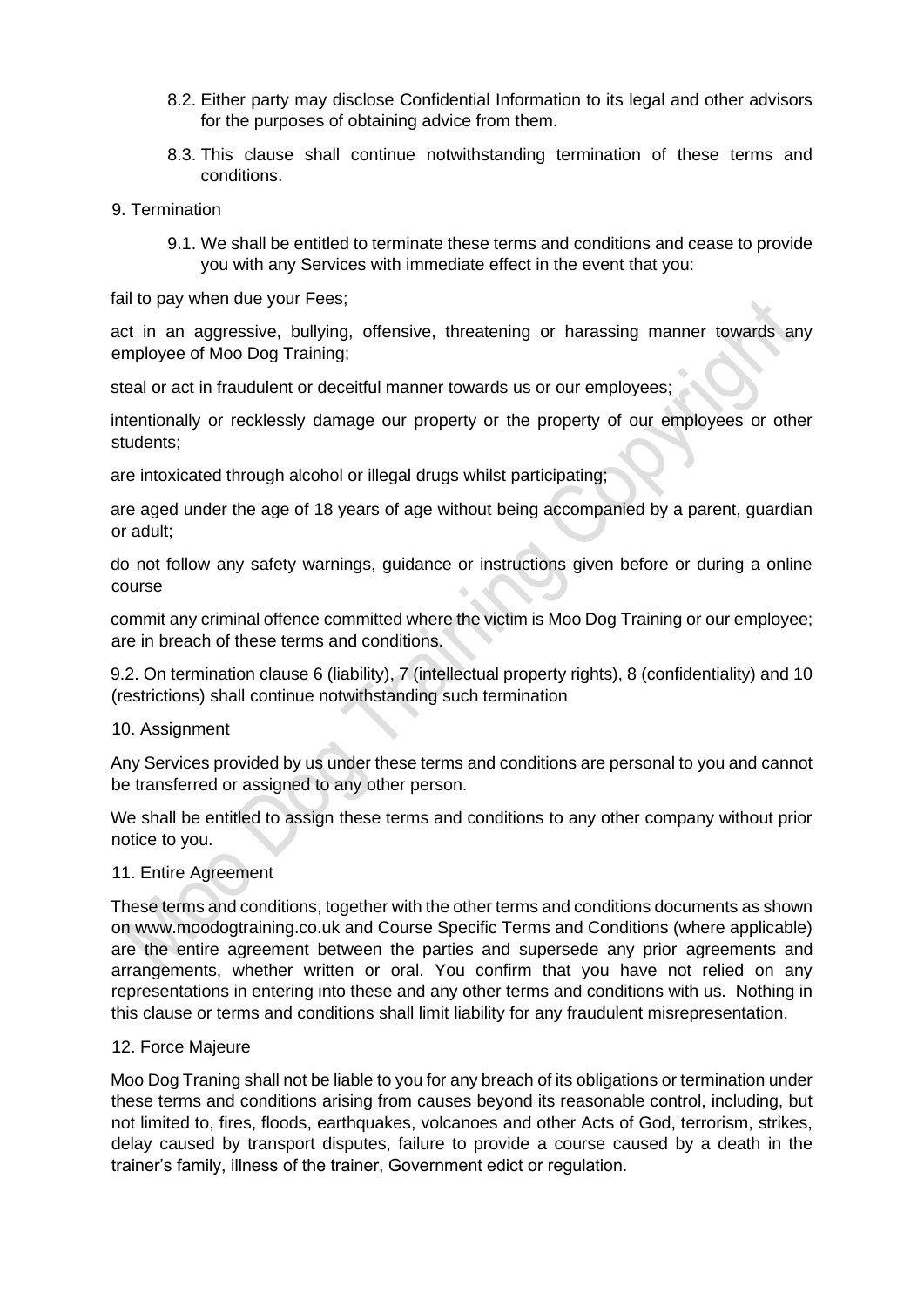### 13. Assignment

We may assign, transfer, sub-contract any of our rights or obligations to any third party at our discretion.

#### 14. Data Protection

14.1 The nature of the Services provided by us means that we will obtain, use and disclose (together "Use") certain information about you ("Data"). This statement sets out the principles governing our Use of Data. By purchasing the Services you agree to this Use.

14.2 When you register with us you will need to provide certain Data such as your contact details and demographic information. We will store this Data and use it to contact you, provide you with details of the Services you have purchased and otherwise as required during the normal provision of the course.

14.3 We may also use the above Data, and similar Data you provide us in response to surveys, to aggregate user profiles and, unless you click on the relevant button on the Registration Form, provide you with communications. We will not pass any personal data onto anyone outside of Moo Dog Training.

14.4 We use information such as your User ID, to enable us to identify whether you are using our services, assist with the provision of services and to ensure that you have access to relevant products.

14.5 Our products may link to third party websites and we are not responsible for their data policies or procedures or their content.

14.6 Moo Dog Training endeavours to take all reasonable steps to protect your personal Data, but cannot guarantee the security of any Data you disclose. You accept the inherent security implications of being and transacting on-line over the internet and will not hold us responsible for any breach of security.

14.7 If you wish to change or update the data we hold about you, please e-mail info@moodogtraining.co.uk.

15. Law and Jurisdiction

This Agreement is subject to English law and the parties submit to the exclusive jurisdiction of the English courts in connection with any dispute hereunder.

#### 16. Notices

You can contact us by any of the following methods:

Email: info@moodogtraining.co.uk

Post: Moo Dog Training, 62 Shrubbery Ave, Tipton, West Midlands, DY4 8DS Telephone:

07904 947 971